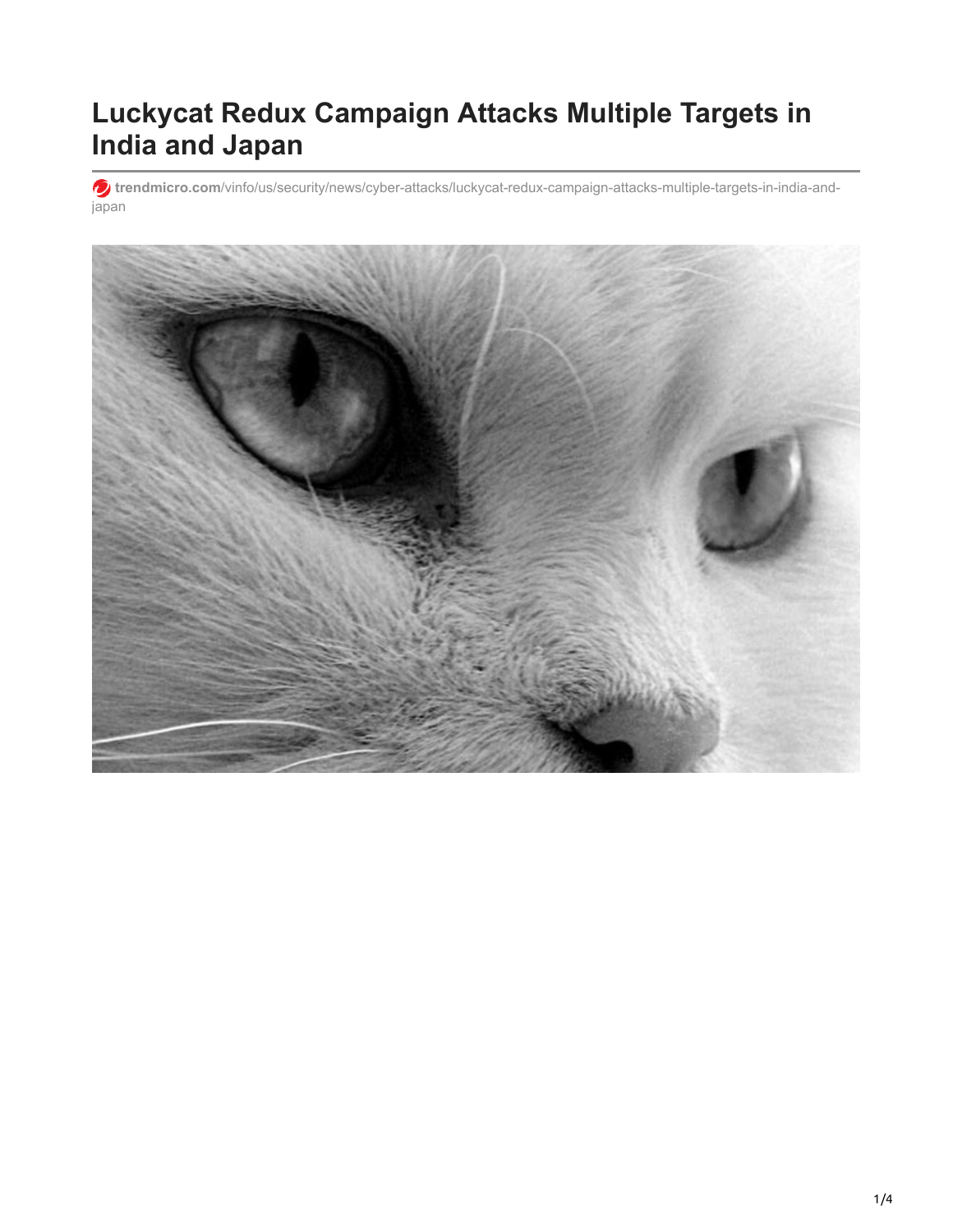

**Trend Micro** Research Paper  $2002$ 

LUCKYCAT REDUX Inside an APT Campaign with Multiple Targets in India and Japan

[D](https://documents.trendmicro.com/assets/wp/wp_luckycat_redux.pdf)ownload the full research paper: Luckycat Redux:



Inside an APT Campaign with Multiple Targets in India and Japan

The number of targeted attacks has dramatically increased. Unlike largely indiscriminate attacks that focus on stealing credit card and banking information associated with cybercrime, targeted attacks noticeably differ and are better characterized as "cyber espionage." Highly targeted attacks are computer intrusions threat actors stage in rder to aggressively pursue and compromise specific targets, often leveraging social engineering, in order to maintain persistent presence within the victim's network so they can move laterally and extract sensitive information.

In a typical targeted attack, a target receives a contextually relevant email that encourages a potential victim to click a link or open a file. The links and files the attackers send contain malicious code that exploits vulnerabilities in popular software. The exploits' payload is a malware that is silently executed on the target's computer. This exploitation allows the attackers to take control of and obtain data from the compromised computer. In other cases, the attackers send disguised executable files, usually compressed in archives that, if opened, also compromise the target's computer. The malware connects back to commandand-control (C&C) servers under the attackers' control from which they can command the compromised computer to download additional malware and tools that allow them to move laterally throughout the target's network. These attacks are, however, not isolated "smashand-grab" incidents but are part of consistent campaigns that aim to establish covert presence in a target's network so that information can be extracted as needed.

Targeted attacks are rarely isolated events. In fact, they are constant. It is more useful to think of them as campaigns—a series of failed and successful attempts to compromise a target's network over a certain period of time. The attackers, in fact, often keep track of the different attacks within a campaign in order to determine which individual attack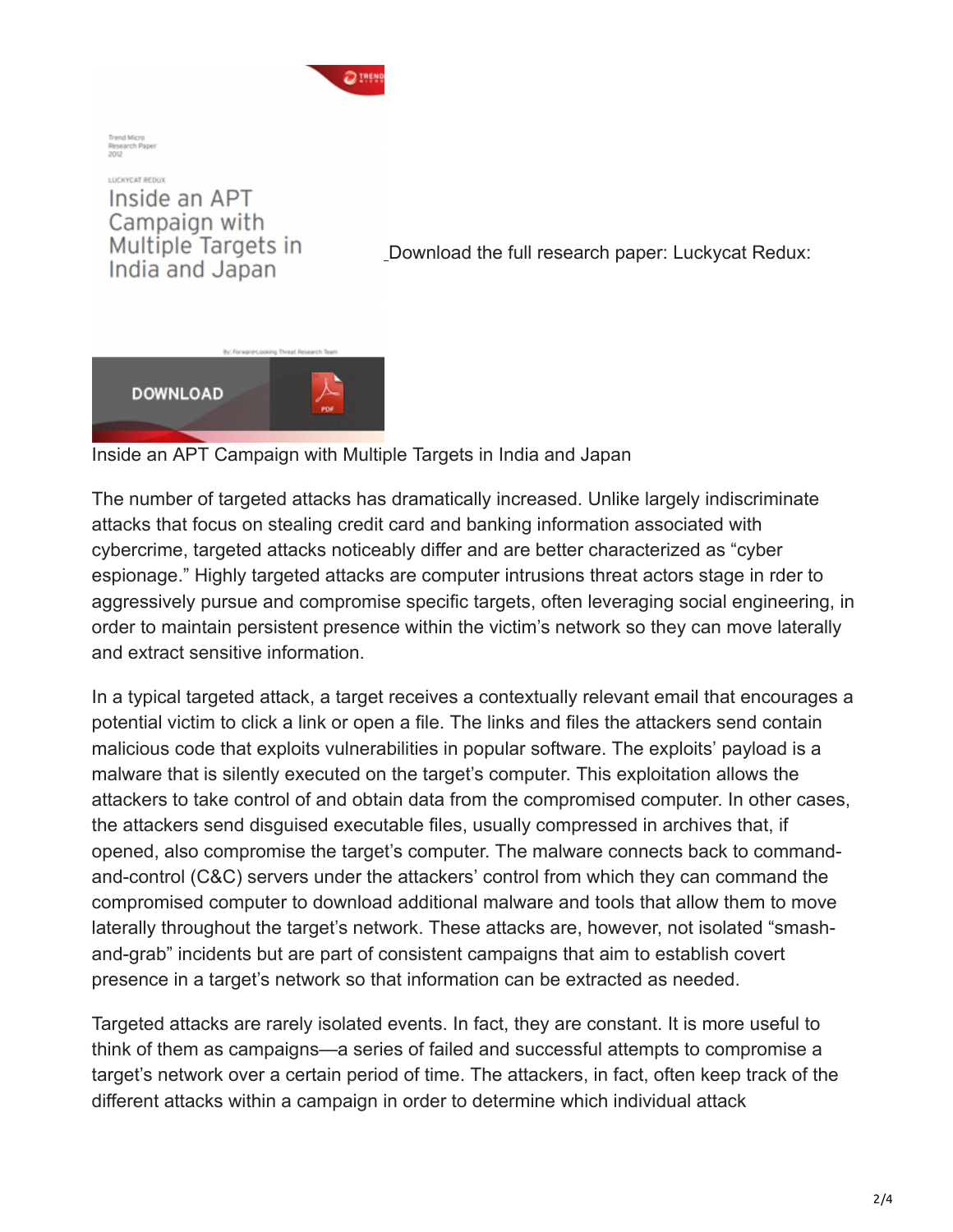compromised a specific victim's network. As the attackers learn more about their targets from open source research—relying on publicly available information, as well as previous attacks, the specificity of the attacks may sharply increase.

Cyber-espionage campaigns often focus on specific industries or communities of interest in addition to a geographic focus. Different positions of visibility often yield additional sets of targets pursued by the same threat actors. We have been tracking the campaign dubbed "Luckycat" and found that in addition to targeting Indian military research institutions, as previously revealed by Symantec, the same campaign targeted entities in Japan as well as the Tibetan community.

The Luckycat campaign attacked a diverse set of targets using a variety of malware, some of which have been linked to other cyber-espionage campaigns. The attackers behind this campaign maintain a diverse set of C&C infrastructure and leverages anonymity tools to obfuscate their operations. We were able to track elements of this campaign to hackers based in China.

# **Luckycat Quick Profile:**

#### **First Seen:**

The Luckycat campaign has been active since at least June 2011.

#### **Victims and Targets:**

The Luckycat campaign has been linked to 90 attacks against the following industries and/or communities in Japan and India:

- Aerospace
- Energy
- Engineering
- Shipping
- Military research
- Tibetan activists

#### **Operations:**

- Targeted emails that are contextually relevant (i.e., emails containing a decoy document of radiation dose measurement results sent some time after the Great East Japan Earthquake
- Exploited CVE-2010-3333 (aka, Rich Text Format [RTF] Stack Buffer Overflow Vulnerability) in several instances, although Adobe Reader and Flash Player vulnerabilities were also exploited
- Used TROJ WIMMIE or VBS WIMMIE—malware that take advantage of the Windows Management Instrumentation (WMI), making the backdoor component undetectable through file scanning